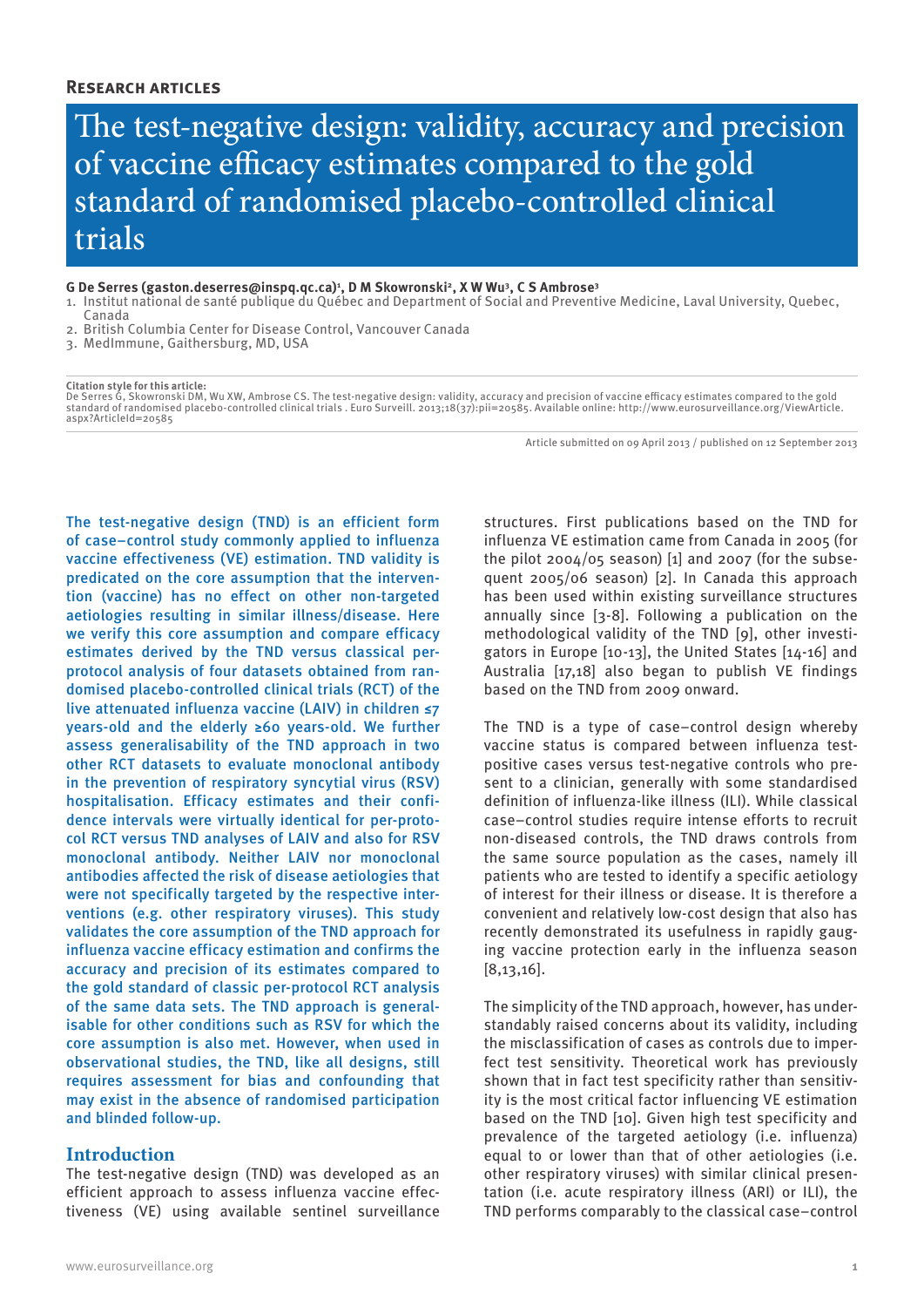or cohort design, even with suboptimal test sensitivity [9]. Most published studies applying this method to influenza VE estimation have used highly specific diagnostic methods such as polymerase chain reaction (PCR) confirmation [1-8,10-18]. Detection of influenza by culture is nearly 100% specific [19]. As culture has historically been considered the gold standard, its sensitivity is very high especially in young children (<5 years-old) although PCR detects 2% to 13% more cases [20]. In elderly patients (>65 years-old), viral culture has a sensitivity between 21% and 51% compared to PCR [21].

The efficacy of a preventive intervention (e.g. vaccine) reflects proportionate reduction in the frequency of the targeted disease in those receiving the intervention (vaccine) compared to individuals who did not receive the intervention and is ideally assessed in the optimal conditions of suitably powered randomised placebocontrolled clinical trials (RCT). For vaccines, efficacy is calculated by comparing attack rates (ARs) in the vaccinated and unvaccinated through the relative risk (RR) and according to the following equation [22]:

Vaccine efficacy = 
$$
\frac{AR unvaccinated - AR vacinated}{AR unvaccinated} \times 100
$$

 $= 1 - RR$  vaccinated / unvaccinated X 100  $= 1 -$ 

> Like efficacy, effectiveness also compares proportionate reduction of risk but this is estimated in field conditions through observational studies of the intervention, without randomisation to address other possible influences. Efficacy and effectiveness are calculated the same way. In RCT and in cohort studies where a census of the source population is available, ARs are calculated by dividing the number of vaccinated and unvaccinated cases of the disease in question by the total number of individuals belonging to their respective categories. In case–control studies where there is no census of the source population, effectiveness can be validly estimated by the odds ratio (OR) assuming that controls are a representative sample of that population and the exposure distribution (e.g. vaccine coverage) is the same as in the source population [23]. For this condition to be met and a control series to be valid, the sampling fraction (θ) must be the same in vaccinated and unvaccinated non-diseased controls. The θs then cancel out when calculating the OR which approximates the RR when the disease is rare (Table 1). For the TND approach, the condition of representative exposure distribution (e.g. vaccine coverage) in controls emerging from the same source population will apply if the intervention has no effect on other aetiologies manifesting similar clinical presentation as the target pathogen. For the TND as applied to influenza vaccine efficacy/effectiveness estimation, internal validity is therefore predicated on the core assumption that influenza vaccine has no effect on non-influenza causes (e.g. other respiratory pathogens such as

parainfluenza, respiratory syncytial viruses (RSV)) of ARI or ILI. These non-influenza episodes would then be expected to occur at the same mean frequency (f) per vaccinated or unvaccinated individual (i.e.  $f_{vacinated} = f_{un}$ . vaccinated). Consequently, among individuals affected by these other aetiologies, the proportion who are vaccinated should be similar to the vaccine coverage in the source population (Table 1).

Large double-blind RCTs optimise the comparability of vaccinated and unvaccinated individuals with respect to eligibility criteria, follow-up, and disease ascertainment thereby minimising the influence of bias and confounding. As such, the RCT represents the ideal context to assess the validity of the TND core assumption and to verify the accuracy and precision of efficacy estimates derived in that way. Using four datasets from large double-blind RCTs of live attenuated influenza vaccine (LAIV) among children and the elderly we have therefore directly compared original RCT per-protocol efficacy estimates against those instead derived by TND analysis. To test the core assumption hypothesis that influenza vaccine has no effect on other ARI/ILI aetiologies we have also derived efficacy against noninfluenza causes of illness. Finally, to illustrate the AR unvaccinated TX 100 Minimum Cambridge Communication (X 100 1 Representation of the TND we applied it to two RCT datasets collected for the evaluation of humanised monoclonal antibody (palivizumab) in preventing RSV hospitalisation.

# **Methods**

Four datasets from published, double-blind RCTs of LAIV (Flumist, MedImmune) among children and the elderly were used [24-27]. In these studies, after being administered vaccine or placebo, participants were actively followed throughout the winter season by phone calls or home visits and nasal/throat swabs were collected for each episode of ARI (Table 2). Respiratory specimens were tested by viral culture and the primary outcome was culture-confirmed influenza (test-positive) due to any strain regardless of antigenic similarity. Specimens with influenza-negative culture were not further tested to identify other specific causative pathogens. For the RSV studies, we analysed datasets from two published double-blind RCTs of palivizumab administered every 30 days during the RSV season to premature infants (≤35 weeks gestation) or infants with bronchopulmonary dysplasia [28] and to children with haemodynamically significant congenital heart disease [29]. The primary outcome was RSV-associated hospitalisation where diagnosis of RSV was confirmed by rapid antigen detection test (sensitivity: 82%, specificity: 95% [30]). No further testing was done to identify the aetiology in patients with RSV negative tests.

Per-protocol randomised cohort estimates of efficacy were calculated using ARs according to the above equation. Three approaches to TND analysis of LAIV protection were conducted. In participant-based analysis without censoring for influenza, controls included participants with any negative swabs without excluding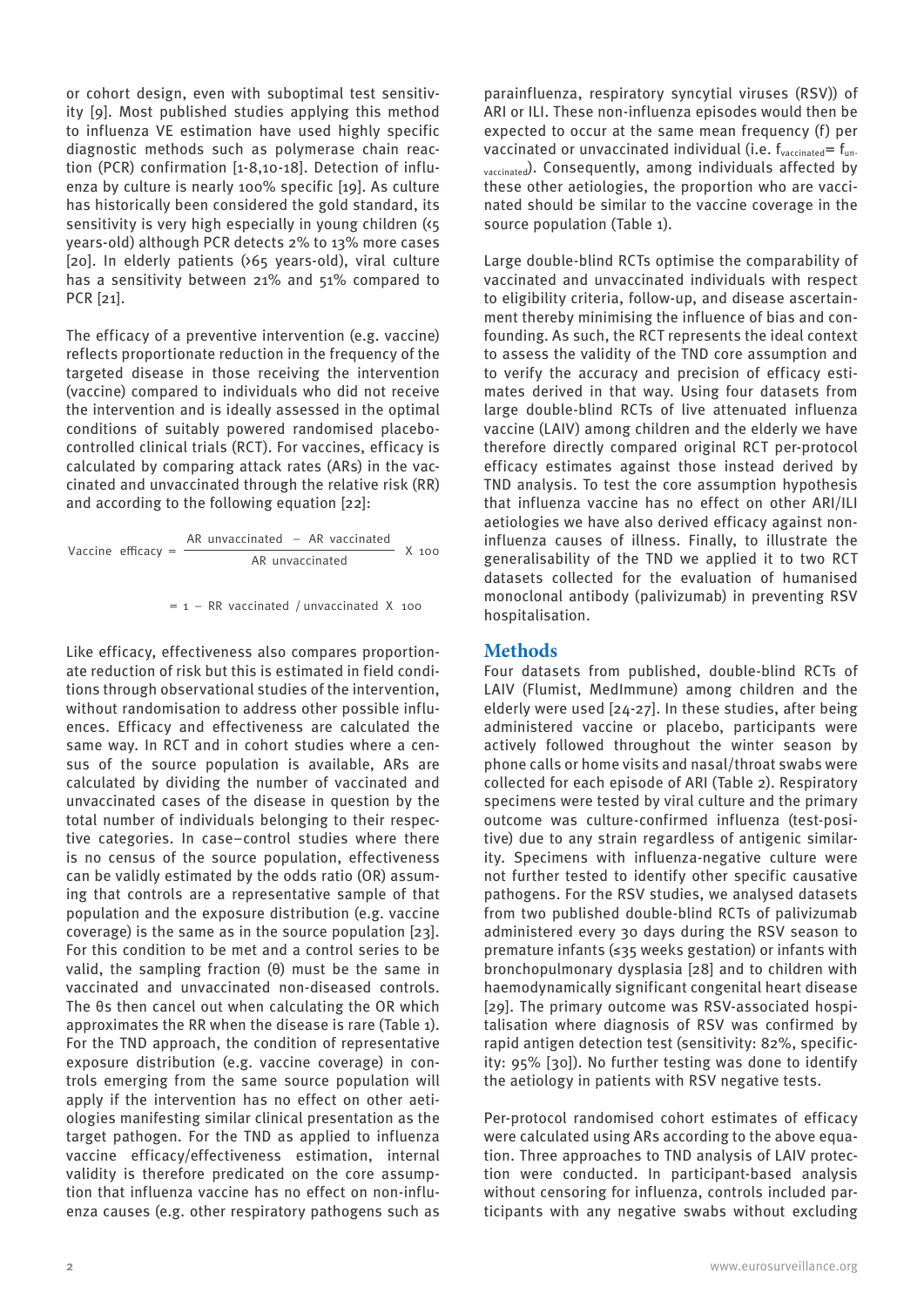Comparison of the randomised placebo-controlled clinical trial (RCT)/cohort, classical case–control and test-negative design (TND) case–control

|                                                                                                     | Influenza vaccine                                              | No influenza vaccine | Relative risk (RR) or odds ratio (OR)                             |
|-----------------------------------------------------------------------------------------------------|----------------------------------------------------------------|----------------------|-------------------------------------------------------------------|
| <b>RCT</b> or cohort design                                                                         |                                                                |                      |                                                                   |
| Influenza-confirmed cases                                                                           | A                                                              | B                    |                                                                   |
| All others in cohort                                                                                | C                                                              | D                    | $\frac{A/(A + C)}{B/(B + D)} = RR$                                |
| Total                                                                                               | $A+C$                                                          | $B+D$                |                                                                   |
| Classical case-control design                                                                       |                                                                |                      |                                                                   |
| Influenza-confirmed cases                                                                           | A                                                              | B                    |                                                                   |
| Number corresponding to fraction of all others<br>in cohort                                         | $\theta$ C                                                     | $\theta$ D           | $\frac{A/\theta C}{B/\theta D} = \frac{A/C}{B/D} = OR \approx RR$ |
| TND case-control                                                                                    |                                                                |                      |                                                                   |
| Influenza-confirmed cases                                                                           | A                                                              | B                    |                                                                   |
| All others in cohort                                                                                | C                                                              | D                    |                                                                   |
|                                                                                                     |                                                                |                      | TND participant-based analysis<br>without censoring for influenza |
| Participants with an episode of non-influenza<br>illness, no censoring for influenza <sup>a</sup>   | $p(A+C)$                                                       | $p(B+D)$             | $\frac{A/p (A+C)}{B/p (B+D)} = \frac{A/(A+C)}{B/(B+D)} = RR$      |
|                                                                                                     | TND participant-based analysis<br>with censoring for influenza |                      |                                                                   |
| Participants with an episode of non-influenza<br>illness, with censoring for influenza <sup>b</sup> | p(C)                                                           | p(D)                 | $\frac{A/pC}{B/pD} = \frac{A/C}{B/D} = QR \approx RR$             |
|                                                                                                     |                                                                |                      | TND specimen-based analysis                                       |
| Non-influenza illness episodes <sup>c</sup>                                                         | $f(A+C)$                                                       | $f(B+D)$             | $\frac{A/f(A+C)}{B/f(B+C)} = \frac{A/(A+C)}{B/(B+C)} = RR$        |

f: average number of non-influenza illness episodes during the follow-up period; p: probability of having an episode of non-influenza illness during the follow-up period (episodes past the first do not separately contribute); *Θ*: sampling fraction of controls.

<sup>a</sup> Includes as controls participants with any negative swabs (i.e. without excluding those who tested positive for influenza at any other time during the study period).

 $^{\rm b}$  Includes as controls only participants with negative swabs who furthermore never had a test that was positive for influenza at any other time during the study period (i.e. excludes influenza positive participants).

<sup>c</sup> All non-influenza illness episodes count (without excluding those in participants who tested positive for influenza in another illness episode).

those who may have tested positive for influenza at another time within the study period (Table 1). In participant-based analysis with censoring for influenza, controls included only participants with negative swabs who furthermore never had a positive test for influenza at any other time during the study period (i.e. excludes those test-positive for influenza). In specimen-based analysis, cases were influenza-positive specimens and controls were influenza-negative specimens rather than individuals: this approach accounts for the multiple episodes of respiratory infections not attributable to influenza that an individual can sustain during the study period.

To estimate vaccine effects on other non-influenza ARI aetiologies, the AR of these infections was calculated by dividing the number of participants/specimens testing negative for influenza by the total enrolment in their respective categories of exposure (vaccine or placebo). Per above, this was conducted as participantbased (with/without censoring) and specimen-based analysis.

Each of the above was repeated for the RSV studies, modified for the intervention (palivizumab) and outcome of interest (laboratory-confirmed RSV hospitalisation).

Consistent with the expectation of large, randomised placebo-controlled participation in these RCT data sets, we assumed that risk factors for influenza were similarly distributed in both groups before vaccination and that blinding ensured comparable follow-up and case ascertainment, minimising bias and confounding. Consequently, only crude results are presented without further statistical adjustment. Point estimates of efficacy and their 95% confidence intervals (CI) for TND analyses were computed using Mantel–Haenszel method as (1-(OR or RR) X 100).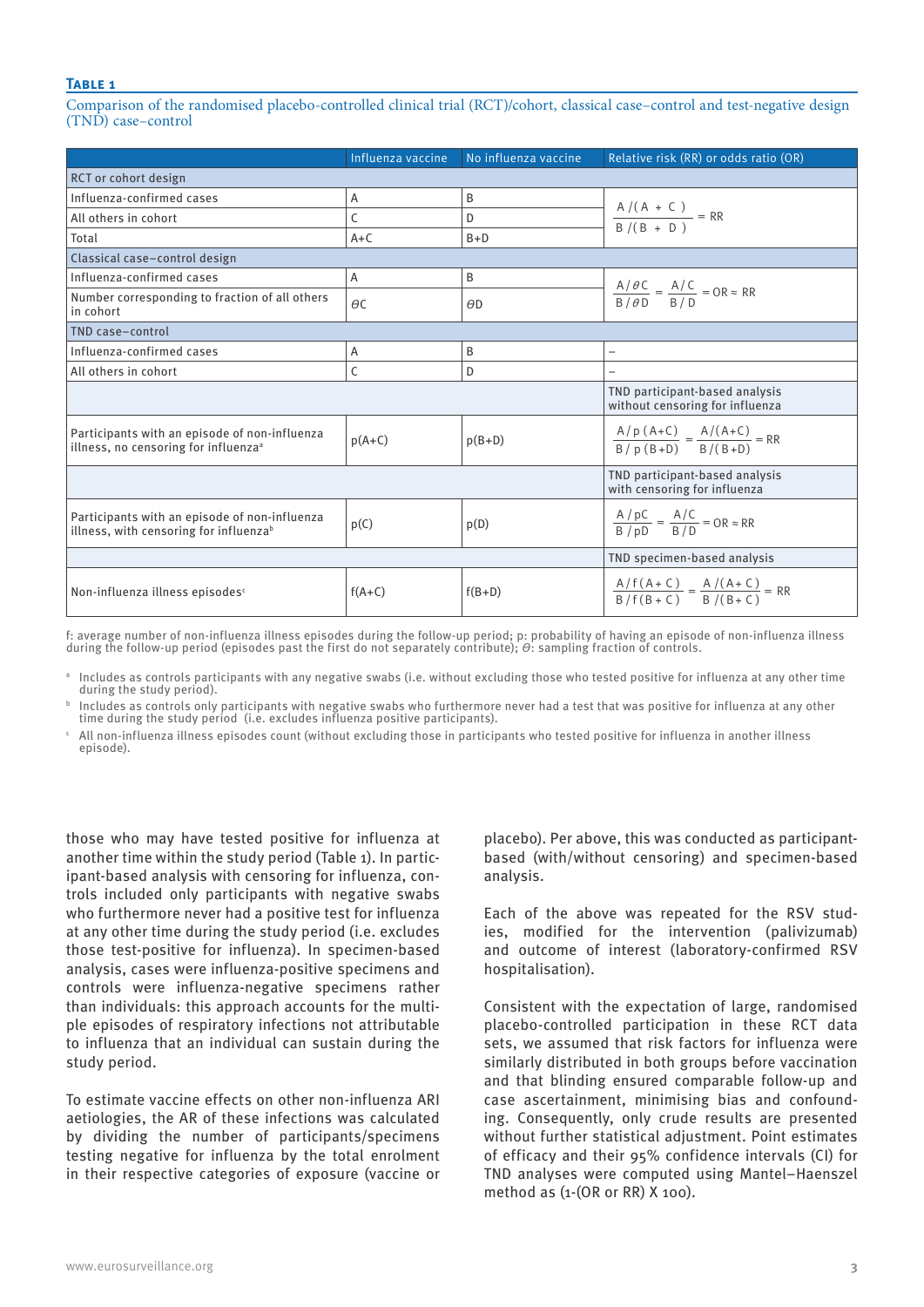Characteristics of participants in the live attenuated influenza vaccine (LAIV) and palivizumab randomised placebocontrolled clinical trials (RCT)

| Author or<br>study, year    | Number of<br>subjects | Intervention exposure<br>(ratio)          | Age mean  | <b>Health status</b>                                                                    | Type and frequency of<br>follow-up | Specimen, diagnostic<br>assay and clinical<br>indication      |
|-----------------------------|-----------------------|-------------------------------------------|-----------|-----------------------------------------------------------------------------------------|------------------------------------|---------------------------------------------------------------|
| Belshe,<br>1998 [24]        | 1,602                 | LAIV<br>(2:1)                             | 42 months | Healthy                                                                                 | Active weekly calls                | Nasal swab, viral culture<br>in case of ARI                   |
| Belshe,<br>$2000$ [25]      | 1,358                 | <b>LAIV</b> revaccination<br>(2:1)        | 54 months | Healthy                                                                                 | Active weekly calls                | Nasal swab, viral culture<br>in case of ARI                   |
| Lum,<br>2010 [26]           | 1,150                 | LAIV co-administered<br>with MMR<br>(2:1) | 14 months | Healthy                                                                                 | Active calls 2X/week               | Nasal swab, viral culture<br>in case of ARI                   |
| De Villiers,<br>$2009$ [27] | 3,242                 | LAIV<br>(1:1)                             | 69 years  | Elderly (≥60 years-<br>old) with or without<br>underlying medical<br>conditions         | Active weekly call or<br>visit     | Throat and nasal swab,<br>viral culture in case of ARI        |
| Impact study,<br>1998 [28]  | 1,502                 | Palivizumab<br>(1:1)                      | 6 months  | Premature<br>$(s35 \text{ weeks of})$<br>gestation) or<br>bronchopulmonary<br>dysplasia | Monthly visit <sup>a</sup>         | Nasal swab or wash,<br>antigen test at ARI<br>hospitalisation |
| Feltes,<br>$2003$ [29]      | 1,287                 | Palivizumab<br>(1:1)                      | 6 months  | Congenital heart<br>disease                                                             | Monthly visit <sup>a</sup>         | Nasal swab or wash,<br>antigen test at ARI<br>hospitalisation |

ARI: acute respiratory illness; MMR: measles, mumps, rubella vaccine.

<sup>a</sup> Monthly visits were to administer monoclonal antibodies (palivizumab) or placebo at which time information about any hospitalisation since the last visit was collected.

Each of these RCTs had received prior Institutional Review Board/Ethics Committee approval. The current analysis involved only additional statistical analyses of de-identified data and thus no additional approvals were required.

# **Results**

## **Live attenuated influenza vaccine (LAIV) studies**

Three RCT datasets among children ≤7 years of age [24- 26] and one among adults ≥60 years of age [27] were analysed. Together these trials included 6,077 participants each actively monitored for outcomes of interest accrued over the course of a single season. The first paediatric study included children who were vaccinated with LAIV and followed for one season. The second study recruited the same paediatric participants whose parents gave consent for revaccination and follow-up for a second season. For all LAIV trials, groups were shown in publication to be balanced with respect to baseline characteristics so that further adjustment for residual confounding was not required.

For all LAIV studies, the point estimates and surrounding 95% CIs for efficacy against ARI due to influenza were virtually identical in the classical per-protocol RCT and TND analyses with little variation using these datasets whether TND analysis was participant-based (with/without censoring) or specimen-based (Table 3). Good concordance between TND and RCT analysis

approaches was observed both in paediatric studies with high efficacy and in the elderly study where protection was lower. LAIV had negligible effect on non-influenza aetiologies of ARI as shown by the zero or near-zero efficacy associated with test-negativity (Table 3).

To more closely represent surveillance-based TND approaches as extensively published [1-8,10-18], we also assessed the same parameters for medicallyattended ARI. Again the point estimates and surrounding 95% CIs for efficacy were virtually identical in the classical per-protocol RCT and TND analyses (Figure).

## **Respiratory syncytial virus studies**

For the two RSV trials, groups were shown in the original publications to be balanced on baseline characteristics except household smoking in one trial [28]; adjusted analysis did not influence efficacy estimates and we did not pursue adjustment here. In these studies, repeated hospitalisation during the study period was rare. Therefore all three TND analysis approaches gave similar results and we present only the participant-based analysis with censoring (Table  $\Delta$  and Figure). Point estimates and 95% CI for palivizumab protection against RSV hospitalisation were virtually identical by the per-protocol RCT and the TND analysis. Palivizumab provided no protection against non-RSV causes of acute respiratory hospitalisation (RSV testnegative) as again shown by the null efficacy.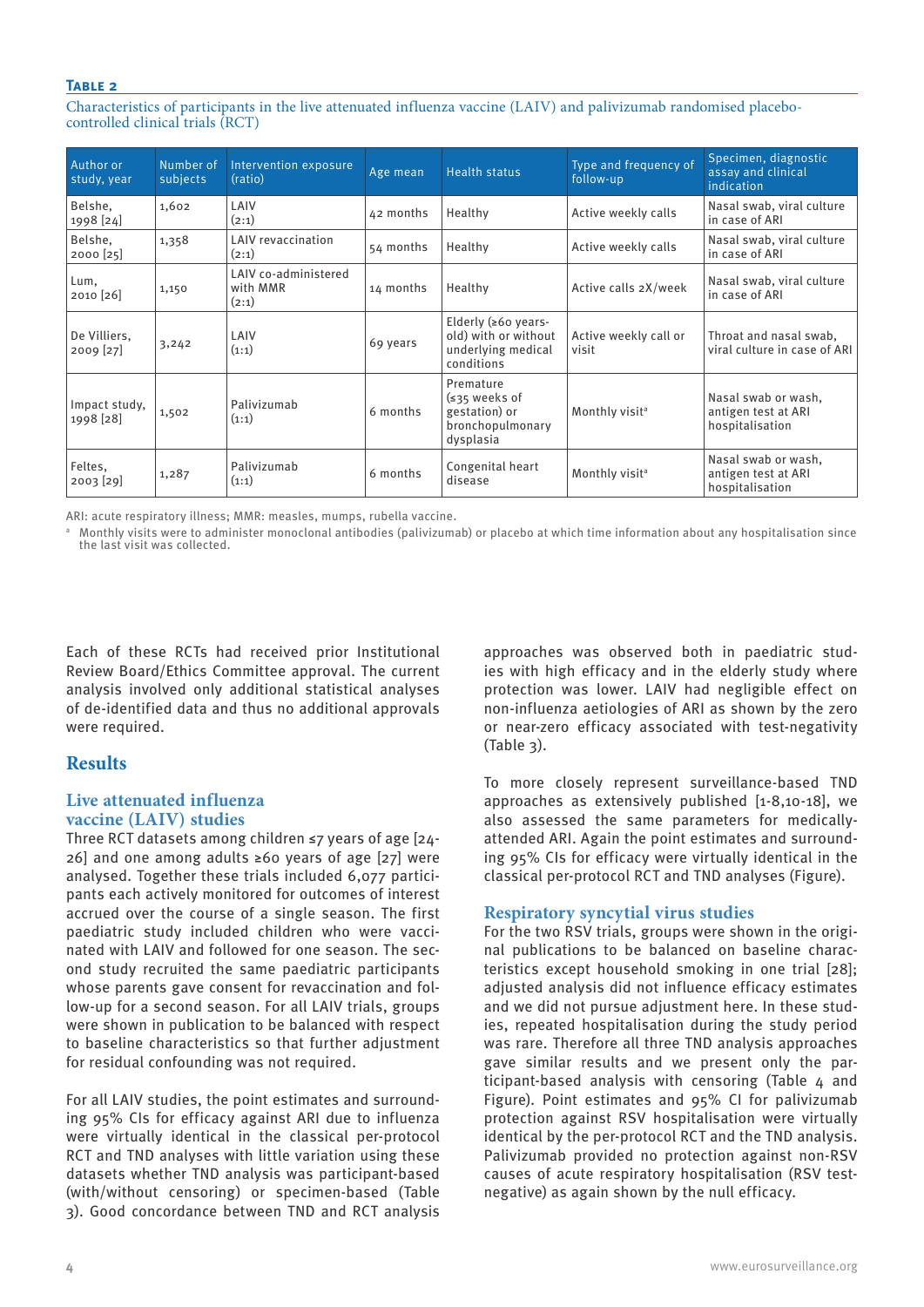Influenza vaccine efficacy against influenza and non-influenza illnesses estimated by per-protocol and various test-negative design (TND) analysis approaches in four randomised<br>placebo-controlled clinical trials (RCT) of l Influenza vaccine efficacy against influenza and non-influenza illnesses estimated by per-protocol and various test-negative design (TND) analysis approaches in four randomised placebo-controlled clinical trials (RCT) of live attenuated influenza vaccine (LAIV)

|                                              |               |                                             | Participant-based analysis                 |                                              |                       |                            | Specimen-based analysis |
|----------------------------------------------|---------------|---------------------------------------------|--------------------------------------------|----------------------------------------------|-----------------------|----------------------------|-------------------------|
| Author / population                          | <b>Total</b>  | Test-positive <sup>a</sup><br>for influenza | no censoring <sup>b</sup><br>Test-negative | with censoring <sup>c</sup><br>Test-negative | swab<br>$\frac{1}{2}$ | Test-positive<br>specimens | Test-negative specimens |
| Belshe Year 1 /children [24]                 |               |                                             |                                            |                                              |                       |                            |                         |
| LAIV (Number)                                | 1,070         | 14                                          | 851                                        | 841                                          | 215                   | 14                         | 1,959                   |
| Placebo (Number)                             | 532           | 94                                          | 424                                        | 345                                          | 93                    | 98                         | 939                     |
|                                              |               | Classical RCT/cohort                        | TND no censoring <sup>b</sup>              | TND with censoring <sup>®</sup>              |                       |                            | TND specimen-based      |
| Efficacy against influenza (95% Cl)          | ≸             | 92.6 (86.9 to 96.1)                         | 92.6 (86.8 to 95.8)                        | 93.9 (89.1 to 96.6)                          | $\frac{4}{2}$         | $\frac{4}{2}$              | 93.2 (87.9 to 96.1)     |
| Efficacy against non-influenza (95% Cl)      | $\frac{1}{2}$ | $\frac{4}{2}$                               | $-14(-2110-7)$                             | $-21(-30t0-13)$                              | $\frac{4}{2}$         | $\frac{4}{2}$              | $-8(-1110-5)$           |
| Belshe Year 2/children [25]                  |               |                                             |                                            |                                              |                       |                            |                         |
| LAIV (Number)                                | 917           | 15                                          | 596                                        | 586                                          | 316                   | 15                         | 1,181                   |
| Placebo (Number)                             | 441           | 56                                          | 298                                        | 266                                          | 119                   | 56                         | 575                     |
|                                              |               | Classical RCT/cohort                        | TND no censoring <sup>b</sup>              | TND with censoring <sup>®</sup>              |                       |                            | TND specimen-based      |
| Efficacy against influenza (95% Cl)          | $\frac{4}{2}$ | 87.1 (76.9 to 93.2)                         | 86.6 (75.9 to 92.6)                        | 87.8 (78.1 to 93.2)                          | $\frac{4}{2}$         | $\frac{4}{2}$              | 87.0 (76.7 to 92.7)     |
| Efficacy against non-influenza (95% Cl)      | $\lessapprox$ | $\frac{4}{2}$                               | $-2(-11106)$                               | $-6$ $(-16)$ to 3                            | $\frac{4}{2}$         | $\frac{4}{2}$              | $-2(-7)$ to 3)          |
| Lum (any strain)/children [26]               |               |                                             |                                            |                                              |                       |                            |                         |
| LAIV (Number)                                | 819           | 28                                          | 708                                        | 684                                          | 107                   | 28                         | 2,899                   |
| Placebo (Number)                             | 413           | 39                                          | 372                                        | 333                                          | 41                    | 39                         | 1,566                   |
|                                              |               | Classical RCT/cohort                        | TND no censoring <sup>b</sup>              | TND with censoring <sup>®</sup>              |                       |                            | TND specimen-based      |
| Efficacy against influenza (95% Cl)          | $\frac{4}{2}$ | 63.8 (39.6 to 78.5)                         | 62.3 (37.7 to 77.2)                        | 65.0 (42.2 to 78.9)                          | $\frac{4}{2}$         | $\frac{4}{2}$              | 61.2 (36.7 to 76.2)     |
| Efficacy against non-influenza (95% Cl)      | ₹             | $\frac{4}{2}$                               | $-2(-7)$ to 3                              | $-4(-10)$ to 2)                              | $\frac{1}{2}$         | $\frac{4}{2}$              | $0(-2)$ to 1            |
| De Villiers (any strain)/elderly [27]        |               |                                             |                                            |                                              |                       |                            |                         |
| LAIV (Number)                                | 1,620         | 71                                          | 944                                        | 894                                          | 655                   | 73                         | 1,847                   |
| Placebo (Number)                             | 1,622         | 125                                         | 981                                        | 892                                          | 605                   | 130                        | 1,880                   |
|                                              |               | Classical RCT/cohort                        | TND no censoring <sup>b</sup>              | TND with censoring <sup>®</sup>              |                       |                            | TND specimen-based      |
| Efficacy against influenza (95% Cl)          | $\frac{4}{2}$ | 43.1 (23.3 to 58.1)                         | 41.0 (20.0 to 56.5)                        | 43.3 (23.1 to 58.3)                          | $\frac{4}{2}$         | ≸                          | 42.8(23.31057.4)        |
| Efficacy against non-influenza (95% Cl)      | ≸             | $\frac{4}{2}$                               | $1(-5 \text{ to } 7)$                      | (9 012)                                      | $\frac{4}{2}$         | $\frac{4}{2}$              | $0 (-3) 0 4$            |
| Cl: confidence interval; NA: not applicable. |               |                                             |                                            |                                              |                       |                            |                         |

CI: confidence interval; NA: not applicable.

a Positivity is defined by the detection of the target virus (influenza) by culture thus labelled as test-positive. Positivity is defined by the detection of the target virus (influenza) by culture thus labelled as test-positive.

<sup>b</sup> Includes as controls, participants with any negative swabs (i.e. without excluding those who also tested positive for influenza at any other time during the study period). Includes as controls, participants with any negative swabs (i.e. without excluding those who also tested positive for influenza at any other time during the study period).

r Includes as controls, only participants with negative swabs who furthermore never had a test that was positive for influenza at any other time during the study period (i.e. excludes influenza positive<br>participants). Includes as controls, only participants with negative swabs who furthermore never had a test that was positive for influenza at any other time during the study period (i.e. excludes influenza positive participants).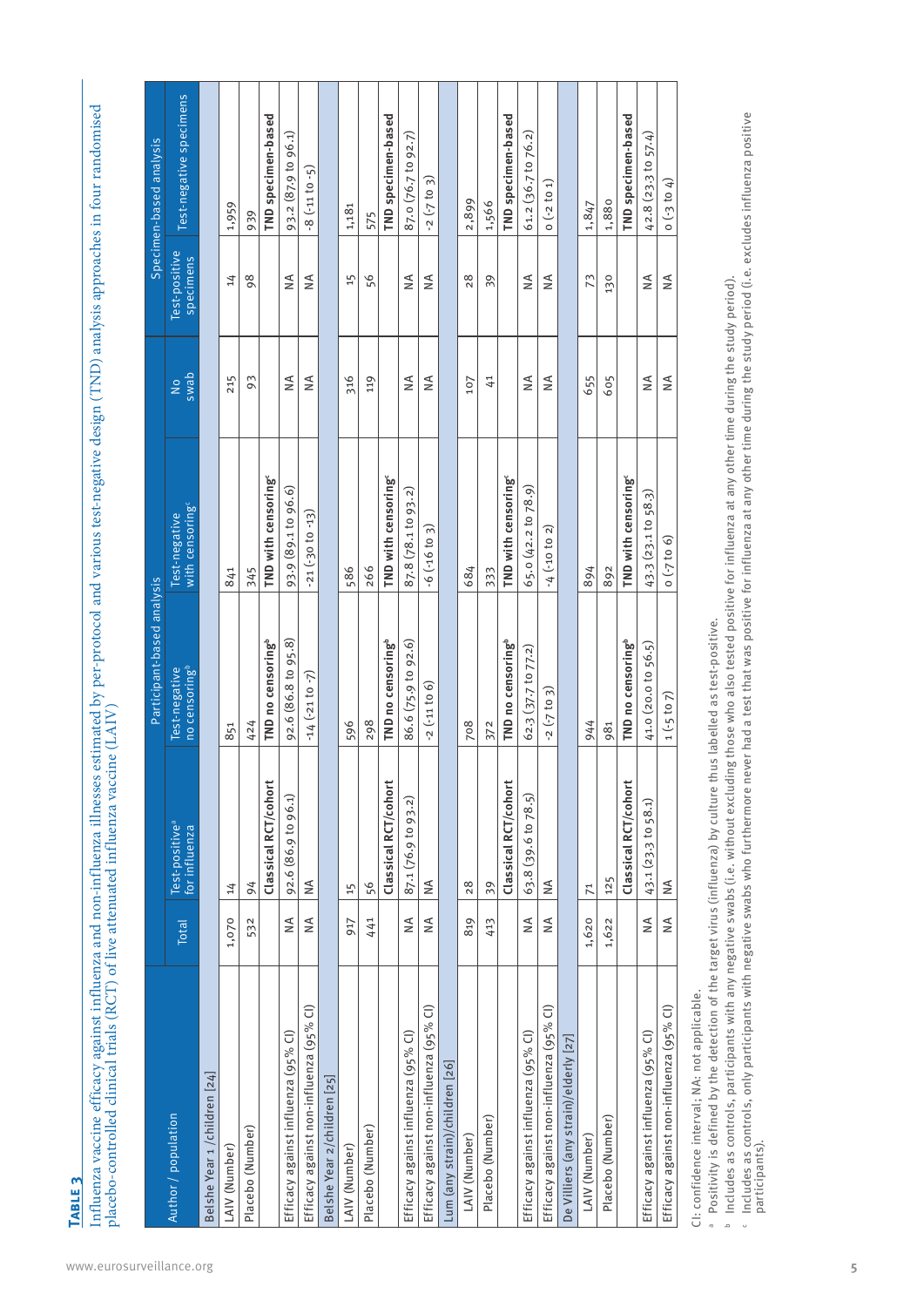#### **Figure**

Efficacy (% of disease prevented) of live attenuated influenza vaccine (LAIV) against medically-attended influenza ARI estimated by per-protocol and various test-negative design (TND) analysis approaches in four randomised placebo-controlled clinical trials (RCT) and efficacy (% of RSV hospitalisation prevented) by palivizumab in two RCTs



ARI: Acute respiratory illness RSV: respiratory syncytial virus. As information on medical consultation was not collected in Lum's study [26], results presented are those from Table 3.

### **Discussion**

In this analysis, we confirm that estimates of efficacy and their 95% CIs were similar when derived according to the classical per-protocol RCT analysis or various TND approaches and this was observed in children and the elderly at respectively high or reduced efficacy values. When applied to data for an unrelated passive immunising agent targeting RSV, the TND gave similar results, thereby demonstrating its generalisability beyond influenza and to endpoints representing more severe disease outcomes such as hospitalisation.

To obtain valid case–control study results, controls must be representative of the source population [23]. As such, they should belong to the same source population from which cases were identified and should be individuals who theoretically would have been identified as cases had they acquired the targeted aetiology of interest. The actual source population from which clinic or hospital cases emerge is often undefined. In classic case–control studies, controls are usually recruited among patients consulting or admitted to the same facility as cases but the disease for which they consult may be distinct from that which the targeted aetiology typically manifests. In contrast, test-negative controls derived from among patients presenting with similar clinical illness (e.g. ARI or ILI) and tested for

diagnosis provide some inherent reassurance that they emerge from the same source population as cases, would have consulted and would have been considered cases had their aetiology been the targeted pathogen rather than otherwise. More than thirty years ago, Broome et al. applied this sort of approach in using patients infected by non-vaccine type invasive pneumococcal infection to serve as controls in their analysis of pneumococcal VE [31]. The TND as now applied to influenza VE is an extension of the same logic. The main advantage of the TND is its ease of access to a series of controls representative of the source population. Here we have shown that this simplicity does not necessarily come at the cost of validity.

We explicitly presented three TND analysis approaches. While in this paper all three approaches performed similarly this may not always be true. Censored/ uncensored participant-based and specimen-based approaches are not intrinsically the same and the choice of one approach over another must be consciously expressed. As displayed in Table 1, the uncensored and the specimen-based analyses directly derive the RR of influenza in vaccinated versus unvaccinated individuals. Conversely the analysis censoring for influenza positive participants shifts the effect measure to an OR that is necessarily sensitive to the rare disease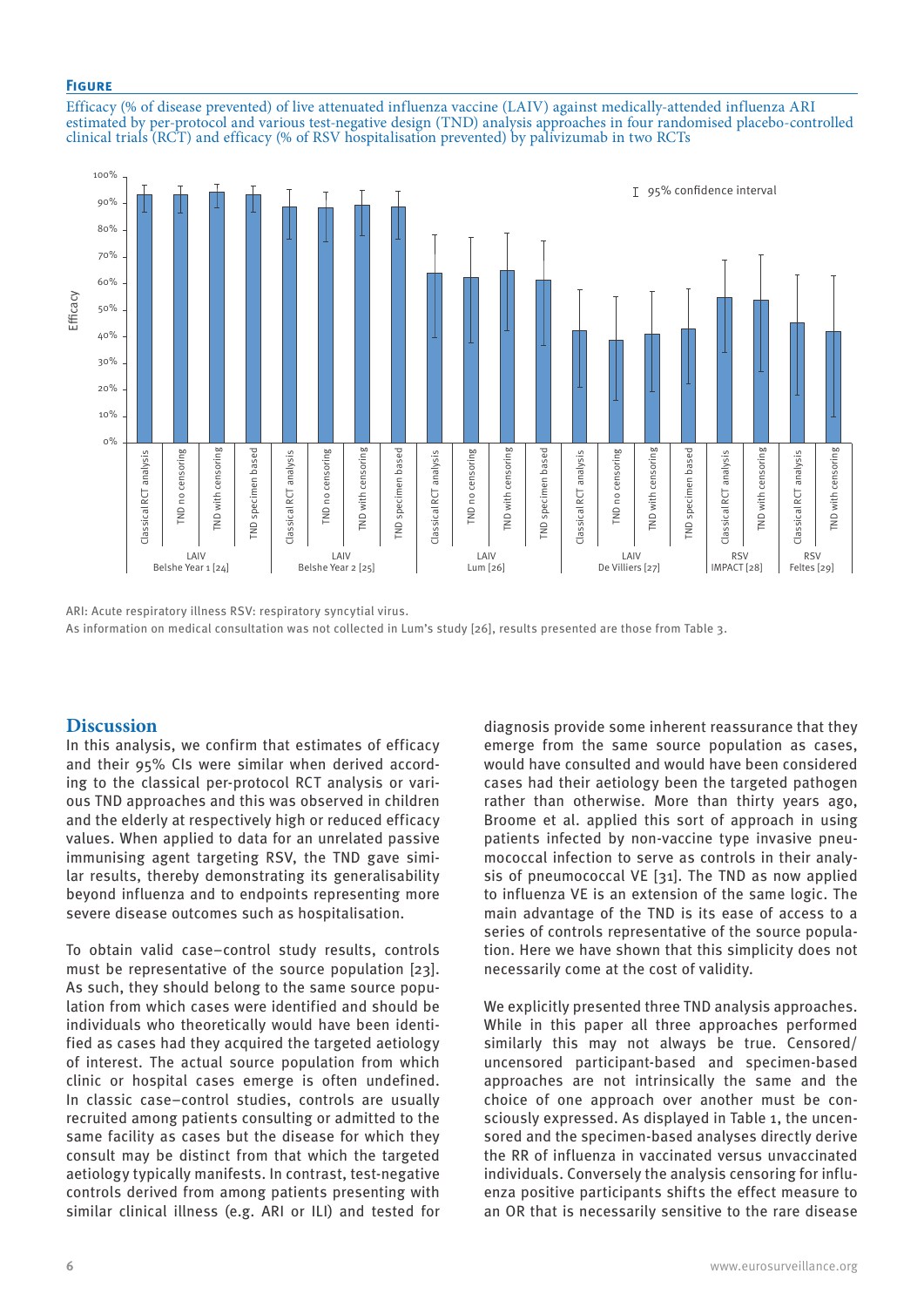Efficacy of palivizumab to prevent RSV and non-RSV hospitalisation by per-protocol and test-negative design (TND) participant-based analysis with censoring in two randomised placebo-controlled clinical trials (RCT) conducted in children.

| Author or study name                              | Total     | RSV-positive <sup>a</sup><br>hospitalisation | RSV-negative<br>hospitalisation with<br>censoringb | No swab   |  |  |
|---------------------------------------------------|-----------|----------------------------------------------|----------------------------------------------------|-----------|--|--|
| IMPACT [28]                                       |           |                                              |                                                    |           |  |  |
| Palivizumab (Number)                              | 1,002     | 48                                           | 196                                                | 758       |  |  |
| Placebo (Number)                                  | 500       | 53                                           | 100                                                | 347       |  |  |
|                                                   |           | <b>Classical RCT/cohort</b>                  | TND with censoring <sup>b</sup>                    |           |  |  |
| Efficacy against RSV hospitalisation (95% CI)     | <b>NA</b> | 54.8 (34.2 to 69.0)                          | $53.8(26.9 \text{ to } 70.8)$                      | <b>NA</b> |  |  |
| Efficacy against non-RSV hospitalisation (95% CI) | <b>NA</b> | <b>NA</b>                                    | $2 (-21 t0 21)$                                    | <b>NA</b> |  |  |
| Feltes [29]                                       |           |                                              |                                                    |           |  |  |
| Palivizumab (Number)                              | 639       | 34                                           | 318                                                | 287       |  |  |
| Placebo (Number)                                  | 648       | 63                                           | 341                                                | 244       |  |  |
|                                                   |           | Classical RCT/cohort                         | TND with censoring <sup>b</sup>                    |           |  |  |
| Efficacy against RSV hospitalisation (95% CI)     | <b>NA</b> | $45.3$ (18.1 to 63.4)                        | 42.1(9.8 to 62.9)                                  | <b>NA</b> |  |  |
| Efficacy against non-RSV hospitalisation (95% CI) | <b>NA</b> | <b>NA</b>                                    | $5(-5)$ to 15)                                     | <b>NA</b> |  |  |

CI: confidence interval; RSV: respiratory syncytial virus; NA: not applicable.

a Positivity is defined by the detection of the target virus (RSV) by antigen detection. This is therefore referred as RSV-positive.

 $b$  Includes participants with negative swabs who furthermore never had a test that was positive for RSV at any other time during the study period (i.e. excludes RSV positive participants).

assumption. Even if the vaccine does not actually influence the risk of non-influenza aetiologies, unvaccinated individuals should more often be infected by influenza during the study period assuming that vaccine is protective against influenza. As such, censoring participants based on influenza positivity eliminates more participants with non-influenza aetiologies in the unvaccinated than the vaccinated group thereby introducing a bias that skews findings toward suggesting the vaccinated are at increased risk of these other aetiologies. This bias will increase with greater prevalence of influenza compared to other respiratory infections in the study population. These concerns related to censoring will apply not only to TND, but also to other fixed cohort follow-up or case–control analyses, requiring authors to be explicit in the approach taken when interpreting their results.

In our analysis, there was a statistically significant but slight increased risk of non-influenza respiratory episodes during the first year of the Belshe study but this was not observed in the three other datasets for which efficacy against other respiratory viruses even more closely approximated the null. It may be argued that the same may not extend to inactivated or other influenza vaccine formulations. While another small trial from Cowling et al. involving 115 participants followed during one season reported an increased risk of non-influenza viruses among recipients of inactivated influenza vaccine [32] a much larger study covering six seasons and including more than 3,000 patients found no such association [33]. It could be argued that our findings of null vaccine effects against other respiratory viruses are explained by the fact that live virus vaccine is itself predicated on replicating virus and may thereby also directly contribute to broadly cross-protective innate immune mechanisms that are precluded by effective inactivated vaccine (a theory proposed to explain Cowling's findings [32]). Although active follow-up of thousands of participants included in our own datasets resulted in one to 3.5 specimens on average per participant (≤10% positive for influenza), the specific non-influenza cause of ARI was not sought in any of the RCTs we used so that we cannot directly address possible vaccine effects on individual pathogens. However, temporary innate immunity is short-lasting, in the range of several weeks and in each of these trials LAIV was administered well before the winter period. LAIV-induced innate immunity is thus unlikely to have substantially altered the overall risk of other respiratory viruses through the full follow-up period. On that basis we believe that our findings supporting the core assumption of the TND for LAIV can also be extended to inactivated formulations although we encourage direct assessment of that through other similarly available RCT data sets. If vaccine nevertheless truly does increase the likelihood of other noninfluenza infections by whatever mechanism, this would generally tend to over-estimate efficacy/effectiveness against influenza suggesting TND findings are optimistic representations of vaccine performance.

There are other issues and limitations worth considering in our analysis. RCT estimates and cohort studies provide absolute measures (attack rates) whereas under the usual conditions of TND application there is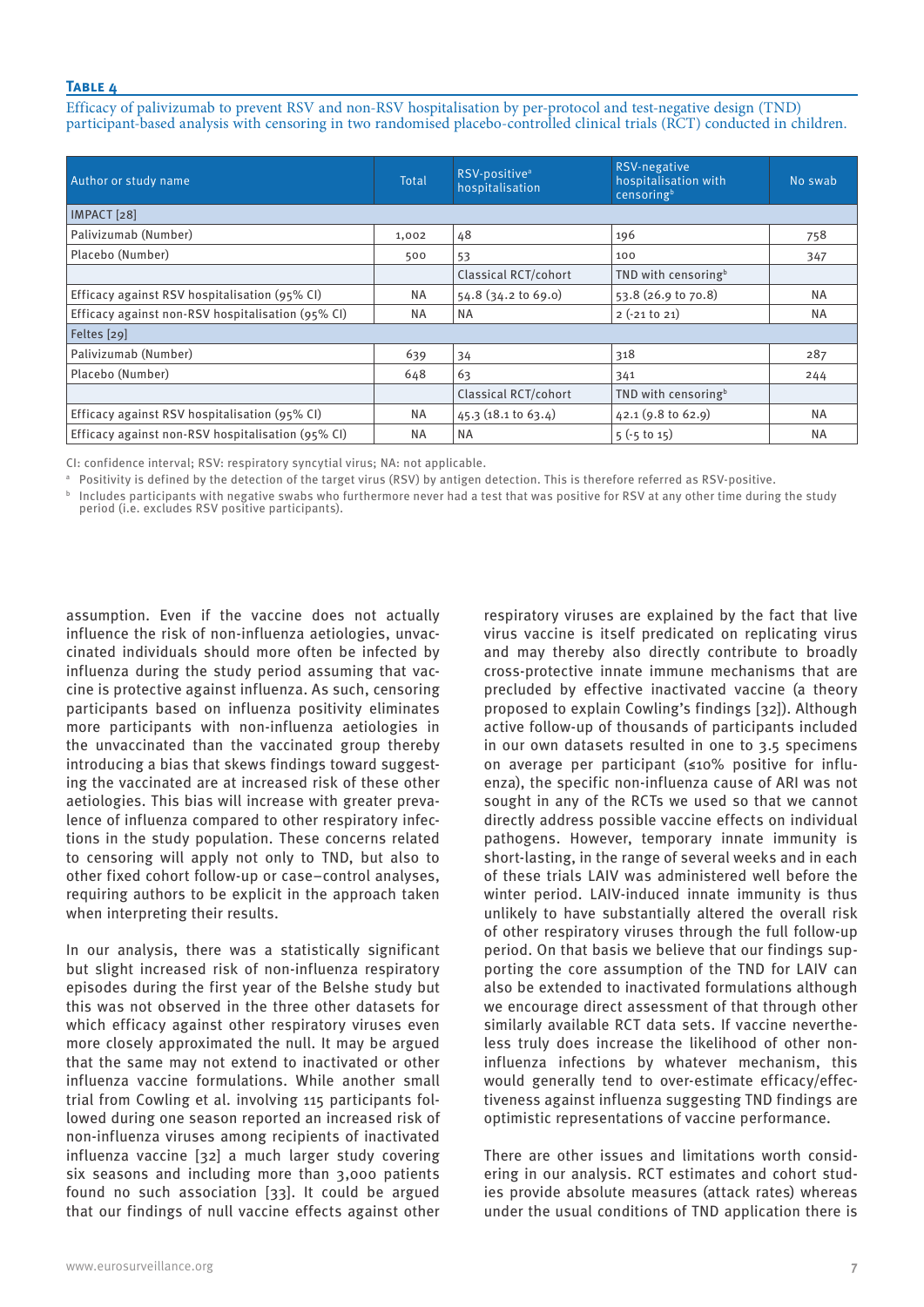no census of the source population and analysis can only provide relative measures. We have validated the TND approach for influenza and RSV but this does not imply universal validity in the evaluation of all infectious diseases or their interventions. Before extending the TND to other vaccines or interventions, it is necessary to confirm earlier specified pre-conditions related to test characteristics and the mix of target/non-target disease aetiologies [9] as well as the core assumption of no effect on non-targeted aetiologies of diseases with similar symptomatology. In the influenza vaccine studies we used, influenza was the targeted aetiology of ARI and positive viral culture for influenza was the main outcome. The sensitivity of viral culture to detect influenza in specimens collected early after the onset of disease is expected to be high in young children but lower in the elderly [11]. Despite that, the TND performed comparably well to De Villiers' RCT analysis in the elderly. The current analysis took advantage of existing large clinical trial databases where participants had been randomised and followed in blinded fashion to identify the outcome with stringent approaches applied equally to immunised and unimmunised participants. This most likely minimised differences between the two groups, eliminated confounding and provided efficacy estimates. Effectiveness derived from observational studies, in contrast, is susceptible to these additional methodological concerns. As such, the TND approach is valid but cannot compensate for other methodological flaws. Indiscriminate use of the TND in observational studies can lead to errors of interpretation, particularly if testing was applied differentially and varied with the likelihood of immunisation, exposure and/or test-positivity. TND should be considered as a variation on the case–control design and as for all observational designs, one needs to begin from the premise that bias and confounding may be operating. Intense scrutiny of the methods and data set for signals of bias (e.g. selection, information, confounding bias) remains a requirement.

In conclusion, the TND approach appears valid not only for influenza vaccine efficacy and effectiveness assessment but also for other diseases and interventions provided that the core assumption requiring no effect of the preventive intervention on non-targeted aetiologies is fulfilled and that bias as a potential concern for all observational designs is adequately addressed.

#### **Acknowledgements**

Funding: Costs related to professional time were covered by the institutions/organisations of the individual investigators. No additional financial support for this analysis was provided.

#### **Conflict of interest**

GDS received research grants from GSK and Sanofi Pasteur and participated to an adhoc GSK advisory board meeting for which travel expenses were reimbursed. CSA and XWW are MedImmune employees.

#### **Authors' contributions**

The study was conceived and led by Gaston De Serres and Danuta M Skowronski. Christopher Ambrose identified and provided access to the appropriate clinical trial data, and Xionghua Wilson Wu conducted the statistical analysis. All authors contributed to the analysis of the data, the writing of the manuscript and its intellectual content.

#### **References**

- 1. Skowronski DM, Gilbert M, Tweed SA, Petric M, Li Y, Mak A, et al. Effectiveness of vaccine against medical consultation due to laboratory-confirmed influenza: results from a sentinel physician pilot project in British Columbia, 2004-2005. Can Commun Dis Rep. 2005;31(18):181-91.
- 2. Skowronski DM, Masaro C, Kwindt TL, Mak A, Petric M, Li Y, et al. Estimating vaccine effectiveness against laboratoryconfirmed influenza using a sentinel physician network: results from the 2005-2006 season of dual A and B vaccine mismatch in Canada. Vaccine. 2007;25(15):2842-51. http://dx.doi.org/10.1016/j.vaccine.2006.10.002 PMid:17081662
- 3. Skowronski DM, De Serres G, Dickinson J, Petric M, Mak A, Fonseca K et al. Component-specific effectiveness of trivalent influenza vaccine as monitored through a sentinel surveillance network in Canada, 2006-2007. J Infect Dis. 2009;199(2):168- 79.

http://dx.doi.org/10.1086/595862 PMid:19086914

- 4. Janjua NZ, Skowronski DM, De Serres G, Dickinson J, Crowcroft NS, Taylor M, et al. Estimates of influenza vaccine effectiveness for 2007-2008 from Canada's sentinel surveillance system: Cross-protection against major and minor variants. J Infect Dis. 2012;205(12):1858-68. http://dx.doi.org/10.1093/infdis/jis283 PMid:22492921
- 5. Skowronski DM, De Serres G, Crowcroft NS, Janjua NZ, Boulianne N, Hottes TS, et al. Association between the 2008- 09 seasonal influenza vaccine and pandemic H1N1 illness during Spring-Summer 2009: four observational studies from Canada. PLoS Med. 2010;7(4):e1000258. http://dx.doi.org/10.1371/journal.pmed.1000258 PMid:20386731 PMCid:PMC2850386
- 6. Skowronski DM, Janjua NZ, De Serres G, Hottes TS, Dickinson JA, Crowcroft N, et al. Effectiveness of AS03-adjuvanted pandemic H1N1 vaccine: case-control evaluation based on the sentinel surveillance system in Canada, autumn 2009. BMJ. 2011;342: c7297. http://dx.doi.org/10.1136/bmj.c7297 PMid:21292718 PMCid:PMC3033439
- 7. Skowronski DM, Janjua NZ, De Serres G, Winter A-L, Dickinson JA, Gardy JL, et al. A Sentinel Platform to Evaluate Influenza Vaccine Effectiveness and New Variant Circulation, Canada 2010-2011 Season. Clin Infect Dis. 2012;55(3):332-42. http://dx.doi.org/10.1093/cid/cis431 PMid:22539661
- 8. Skowronski DM, Janjua NZ, De Serres G, Dickinson JA, Winter AL, Mahmud SM, et al. Interim estimates of influenza vaccine effectiveness in 2012/13 from Canada's sentinel surveillance network, January 2013 Euro Surveill. 2013;18(5):pii=20394. Available from: http://www.eurosurveillance.org/ViewArticle. aspx?ArticleId=20394
- 9. Orenstein EW, De Serres G, Haber MJ, Shay D K, Bridges CB, Gargiullo P et al. Methodologic issues regarding the use of three observational study designs to assess influenza vaccine effectiveness. Int J Epidemiol. 2007;36(3): 623-31. http://dx.doi.org/10.1093/ije/dym021 PMid:17403908
- 10. Kissling E, Valenciano M, Falcao J, Larrauri A, Widgren K, Pitigoi D, et al. I-Move towards monitoring seasonal and pandemic influenza vaccine effectiveness: lessons learnt from a pilot multi-centric case-control study in Europe 2008-9. Euro Surveill. 2009;14(44):pii=19388. Available from: http://www. eurosurveillance.org/ViewArticle.aspx?ArticleId=19388
- 11. Kissling E, Valenciano M, Larrauri A, Oroszi B, Cohen JM, Nunes B et al. Low and decreasing vaccine effectiveness against influenza A(H3) in 2011/12 among vaccination target groups in Europe: results from the I-MOVE multicentre case–control study. Euro Surveill. 2013;18(5):pii=20390. Available from: http://www.eurosurveillance.org/ViewArticle. aspx?ArticleId=20390
- 12. Pebody RG, Andrews N, McMenamin J, Durnall H, Ellis J, Thompson CI et al. Vaccine effectiveness of 2011/12 trivalent seasonal influenza vaccine in preventing